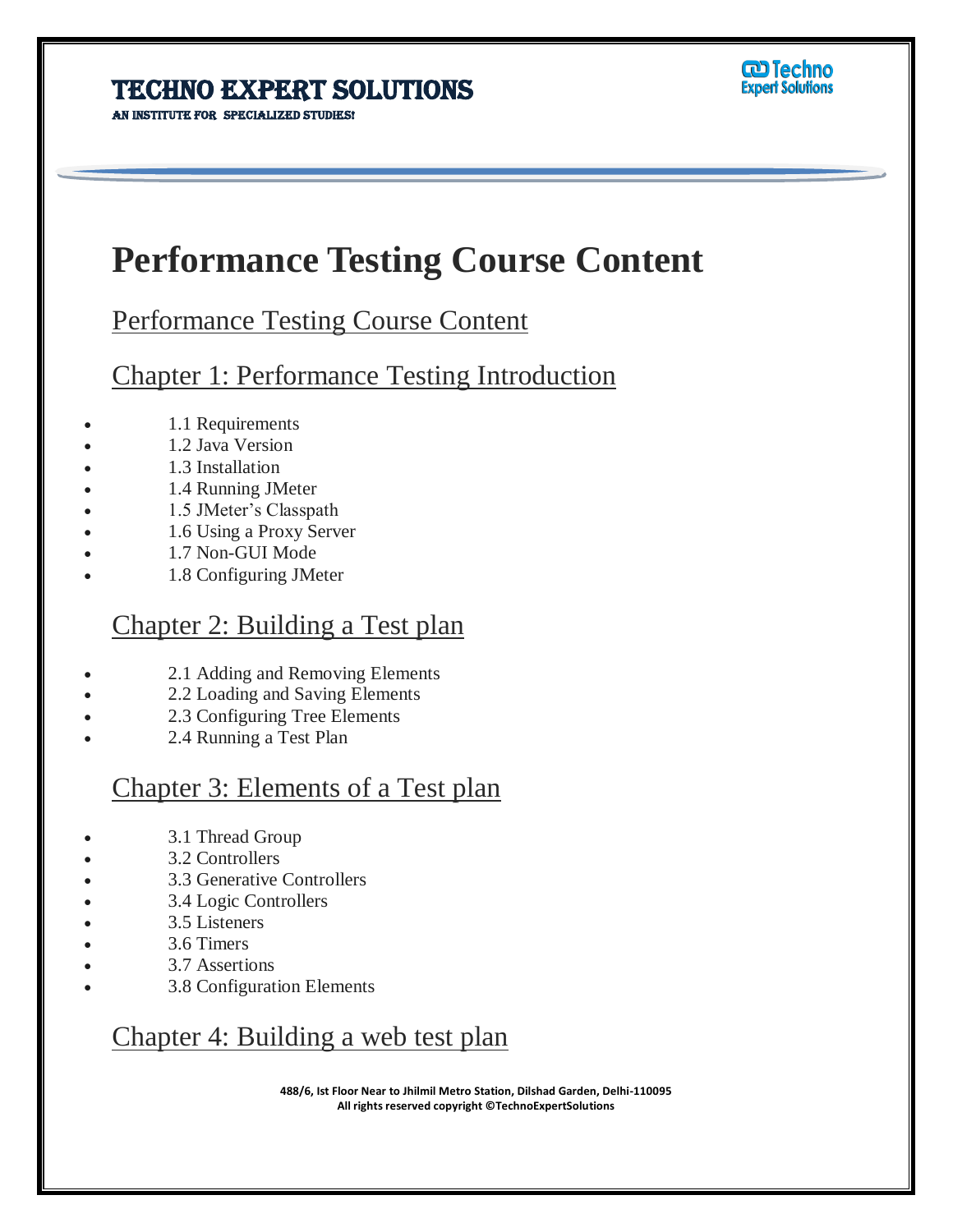AN INSTITUTE FOR SPECIALIZED STUDIES!



- 4.1 Adding Users
- 4.2 Adding Default HTTP Request Properties
- 4.3 Adding Cookie Support
- 4.4 Adding HTTP Requests
- 4.5 Adding a File Reporter to Store the Test Results
- 4.6 Saving the Test Plan
- 4.7 Running the Test Plan

#### Chapter 5: Advance

5.1 Building a Database Test Plan

### Chapter 6: LoadRunner Introduction

- 6.1 Introducing LoadRunner
- 6.2 Why should you automate performance test
- 6.3 What are the LoadRunner components?
- 6.4 Understanding LoadRunner Terminology
- 6.5 LoadRunner Installation
- 6.6 LoadRunner architecture
- 6.7 Where to install LoadRunner components
- 6.8 Identify hardware and software needed for
- 6.9 What is the load testing process?
- 6.10 Getting Familiar with HP Web Tours
- 6.11 Application Requirements
- 6.12 The Power of LoadRunner
- 6.13 Creating the Load Test
- 6.14 Running the Load Test
- 6.15 Monitoring the Load Test
- 6.16 Analyzing Results

#### Chapter 7: Working with Vugen

- 7.1 Overview
- 7.2 VuGen Overview
- 7.3 Vuser Overview
- 7.4 Task Pane Overview

**488/6, Ist Floor Near to Jhilmil Metro Station, Dilshad Garden, Delhi-110095 All rights reserved copyright ©TechnoExpertSolutions**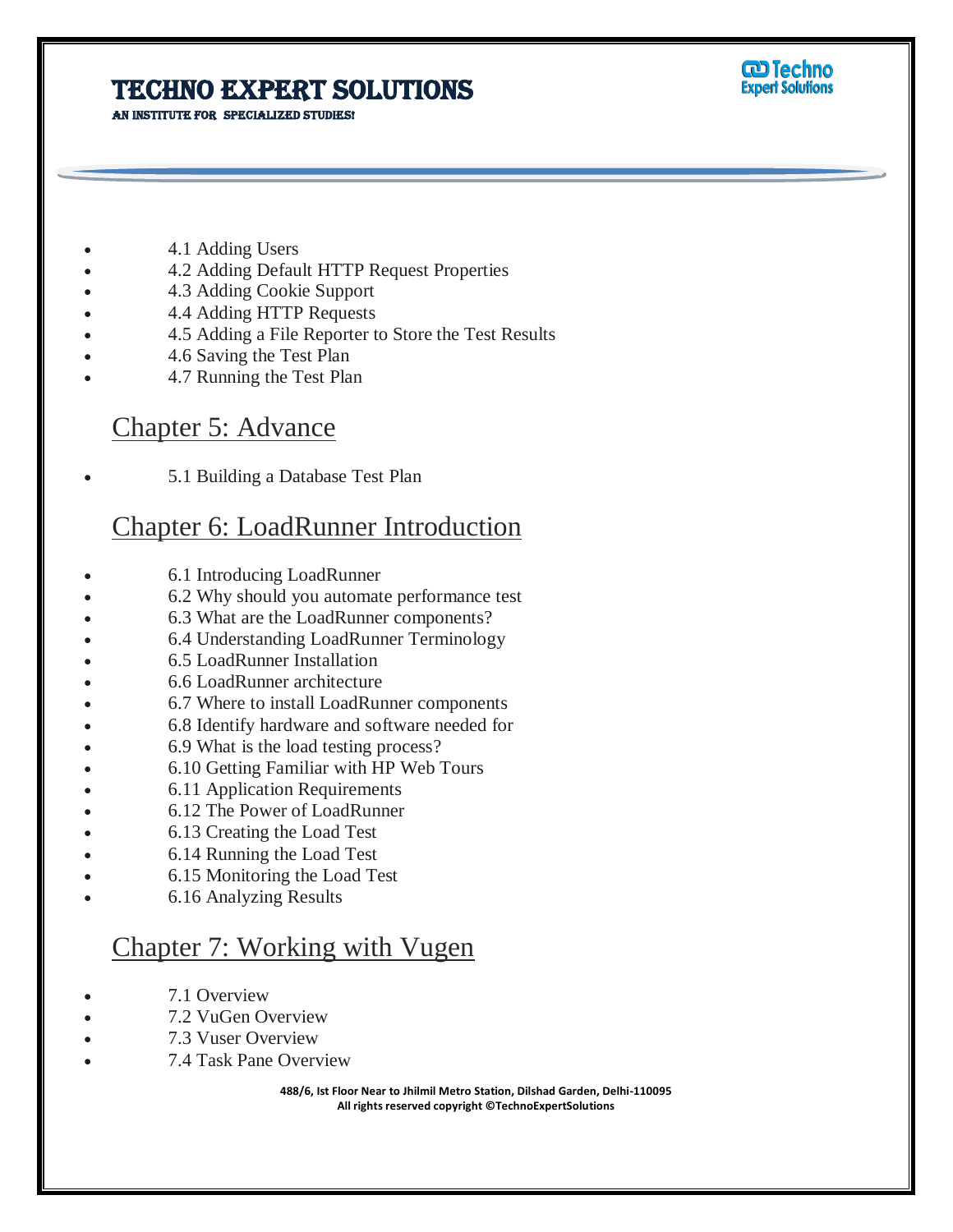AN INSTITUTE FOR SPECIALIZED STUDIES!



- 7.5 Script Sections
- 7.6 HP LoadRunner Licensing
- 7.7 VuGen Code Overview
- 7.8 VuGen Code Tools
- 7.9 HP Service Test Features
- 7.10 Multiple Protocol Scripts
- 7.11 Online Resources
- 7.12 How to Create a Vuser Script Workflow
- 7.13 How to Create a Business Process Report
- 7.14 How to Compare Scripts Side by Side
- 7.15 Vuser Types
- 7.16 Keyboard Shortcuts
- 7.17 Main User Interface
- 7.18 Protocol Advisor
- 7.19 Protocol Advisor Overview
- 7.20 How to use the Protocol Advisor
- 7.21 Protocol Advisor User Interface
- 7.22 Recording
- 7.23 Providing Authentication Information
- 7.24 Script Directory Files
- 7.25 Vuser Script Templates
- 7.26 Script Sections
- 7.27 How to Create or Open a Vuser Script
- 7.28 How to Work with zip Files
- 7.29 How to Import Code from a Script
- 7.30 How to Record a Vuser Script
- 7.31 How to Regenerate a Vuser Script
- 7.32 How to Create and Open Vuser Script Temp
- 7.33 Files Generated During Recording
- 7.34 Recording User Interface
- 7.35 Replaying and Debugging Vuser Scripts
- 7.36 Replay Overview
- 7.37 How to Replay a Vuser Script
- 7.38 How to Run a Vuser Script from a Command
- 7.39 How to Debug Scripts with Breakpoints
- 7.40 How to Use Bookmarks
- 7.41 Files Generated During Replay
- 7.42 Replay User Interface
- 7.43 Preparing Scripts for Load Testing

**488/6, Ist Floor Near to Jhilmil Metro Station, Dilshad Garden, Delhi-110095 All rights reserved copyright ©TechnoExpertSolutions**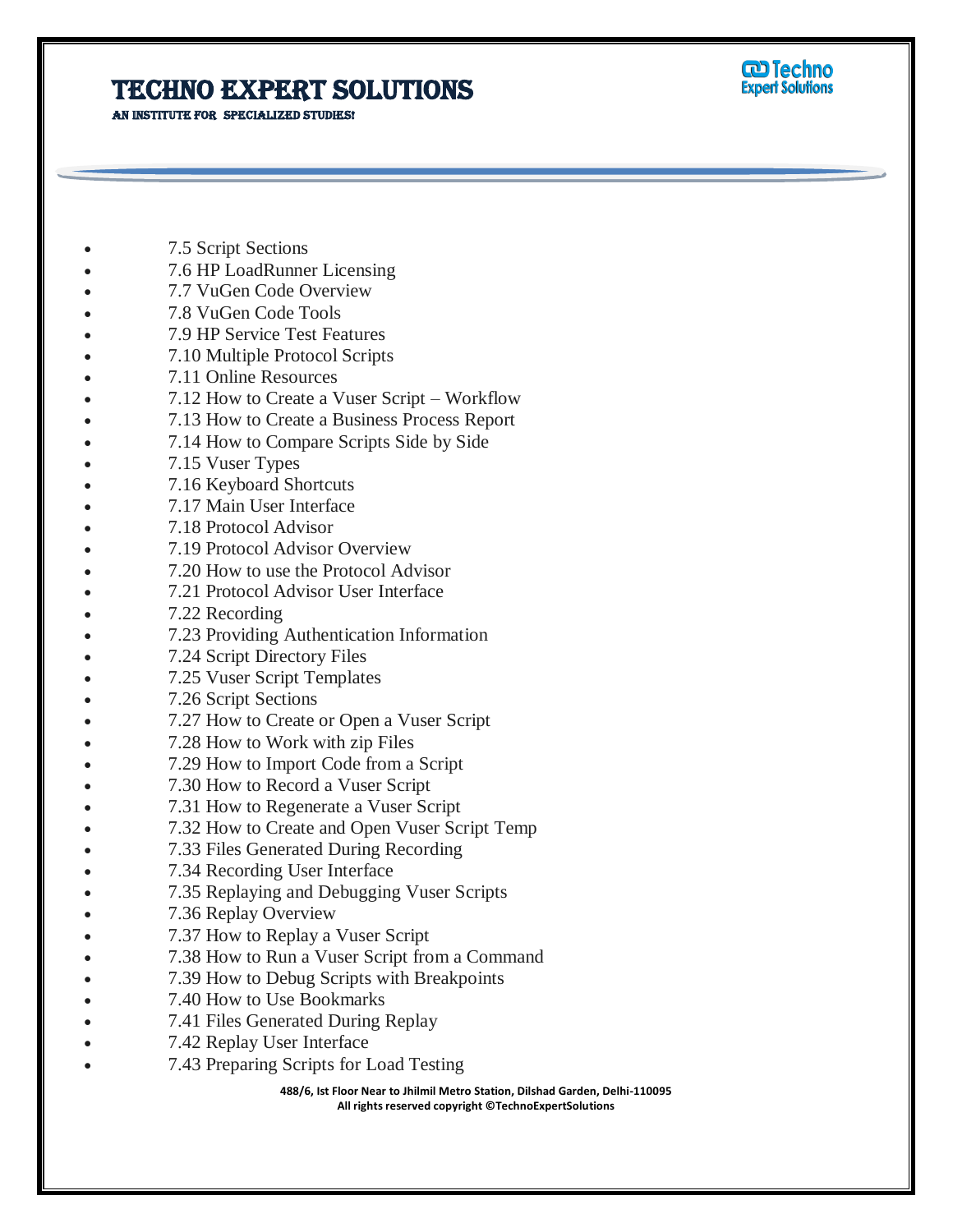AN INSTITUTE FOR SPECIALIZED STUDIES!



- 7.44 Password Encoding
- 7.45 Encrypting Text
- 7.46 Transaction Overview
- 7.47 Rendezvous Points
- 7.48 Think Time
- 7.49 How to Encrypt/Decrypt Text
- 7.50 How to Encode a Password
- 7.51 How to Create a Controller Scenario from
- 7.52 How to Insert Transactions
- 7.53 How to Display Transactions
- 7.54 How to Prepare a Script for Load Testing
- 7.55 How to Insert Steps into a Script
- 7.56 Useful VuGen Functions
- 7.57 Preparing Scripts for Load Test User Int
- 7.58 Viewing Test Results
- 7.59 Test Results Overview
- 7.60 Customizing the Test Results Display
- 7.61 How to Configure the Appearance of the T
- 7.62 How to Open the Test Results of a Specif
- 7.63 How to Find Steps in the Test Results
- 7.64 Correlation
- 7.65 Correlation Overview
- 7.66 Correlation Vs Parameterization
- 7.67 Automatic Correlation
- 7.68 Determining Which Values to Correlate
- 7.69 Wdiff Utility
- 7.70 How to Correlate Scripts Web (HTTP/HTM)
- 7.71 How to Search for Values that Need Corre
- 7.72 How to Manually Correlate Web Scripts
- 7.73 Parameters
- 7.74 Parameter Overview
- 7.75 Parameter Types
- 7.76 Recording Options
- 7.77 Port Mapping Overview
- 7.78 Port Mapping Auto Detection
- 7.79 EUC-Encoding (Japanese Windows only)
- 7.80 Script Generation P Overview
- 7.81 Script Language Options
- 7.82 Recording Levels Overview

**488/6, Ist Floor Near to Jhilmil Metro Station, Dilshad Garden, Delhi-110095 All rights reserved copyright ©TechnoExpertSolutions**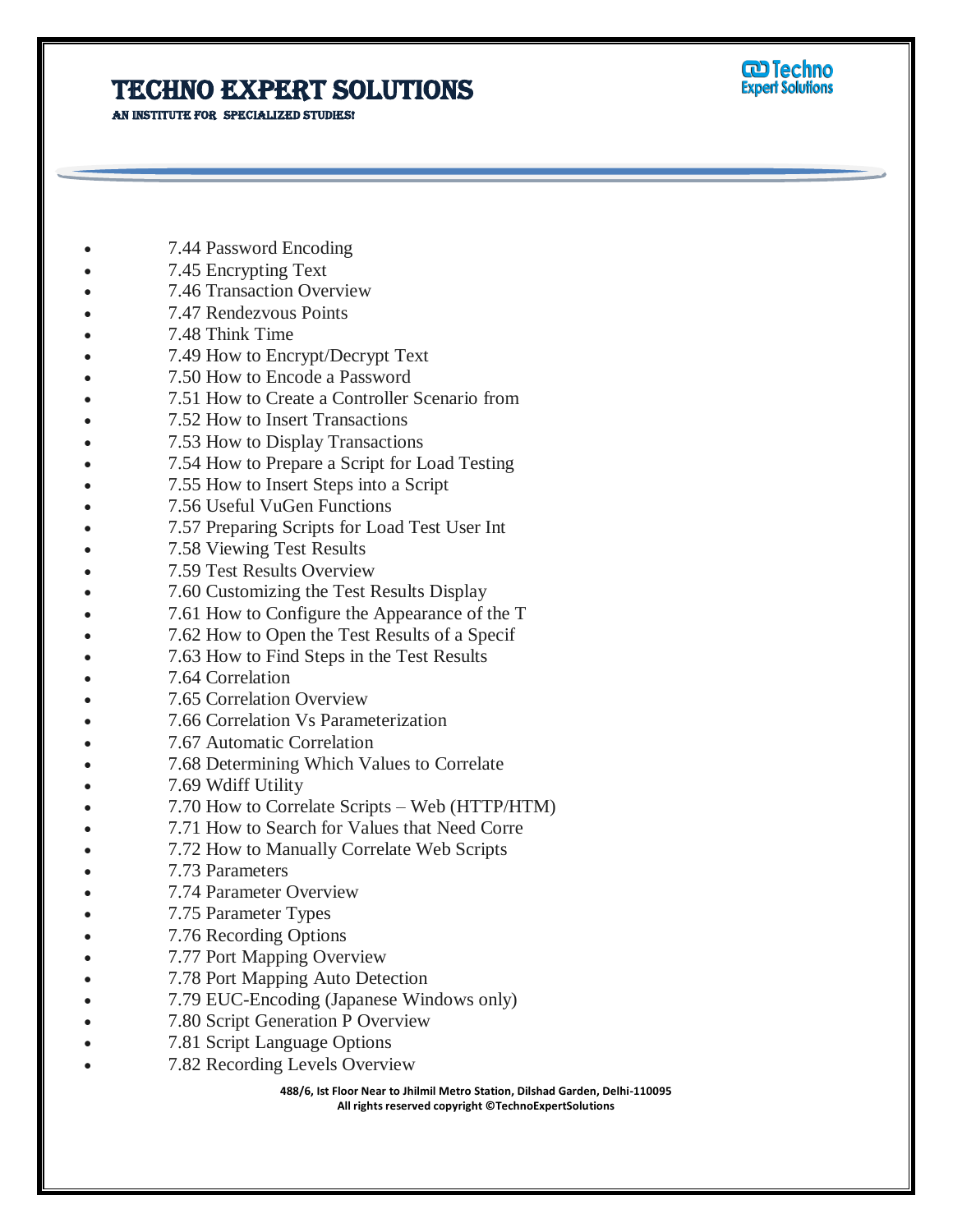AN INSTITUTE FOR SPECIALIZED STUDIES!



- 7.83 Run-Time Settings
- 7.84 Run-Time Settings Overview
- 7.85 Error Handling
- 7.86 Content Checking Overview
- 7.87 Logging Server Messages
- 7.88 Multithreading

### Chapter 8: Controller

- 8.1 Planning Load Test Scenarios
- 8.2 Load Test Planning Overview
- 8.3 Load Testing Objectives
- 8.4 How to Plan a Load Test
- 8.5 How to Analyze the Application
- 8.6 How to Define the Load Test Objectives
- 8.7 Designing Scenarios
- 8.8 Load Test Scenario s Overview
- 8.8 Manual Scenarios
- 8.9 Goals Types for Goal-Oriented Scenarios
- 8.10 How to Design a Goal-Oriented Scenario
- 8.11 How to Design a Manual Scenario
- 8.12 How to Change the Scenario Mode (Manual)
- 8.13 How to View/Modify Scripts in the Scenar
- 8.14 Vuser Statuses
- 8.15 Design View User Interface
- 8.16 Load Generators
- 8.17 Load Generators Overview
- 8.18 Load Balancing
- 8.19 How to Add Load Generators to a Scenario
- 8.20 How to Modify Load Generator Details
- 8.21 How to Connect/Disconnect a Load Generat
- 8.22 Scheduling Manual Scenarios
- 8.23 Scheduling Manual Scenarios Overview
- 8.24 Scheduling by Scenario or Group
- 8.25 Schedule Run Modes
- 8.26 How to Define a Schedule for the Scenario
- 8.27 How to Add Actions to the Scenario Schedule
- 8.28 How to Edit Schedule Actions

**488/6, Ist Floor Near to Jhilmil Metro Station, Dilshad Garden, Delhi-110095 All rights reserved copyright ©TechnoExpertSolutions**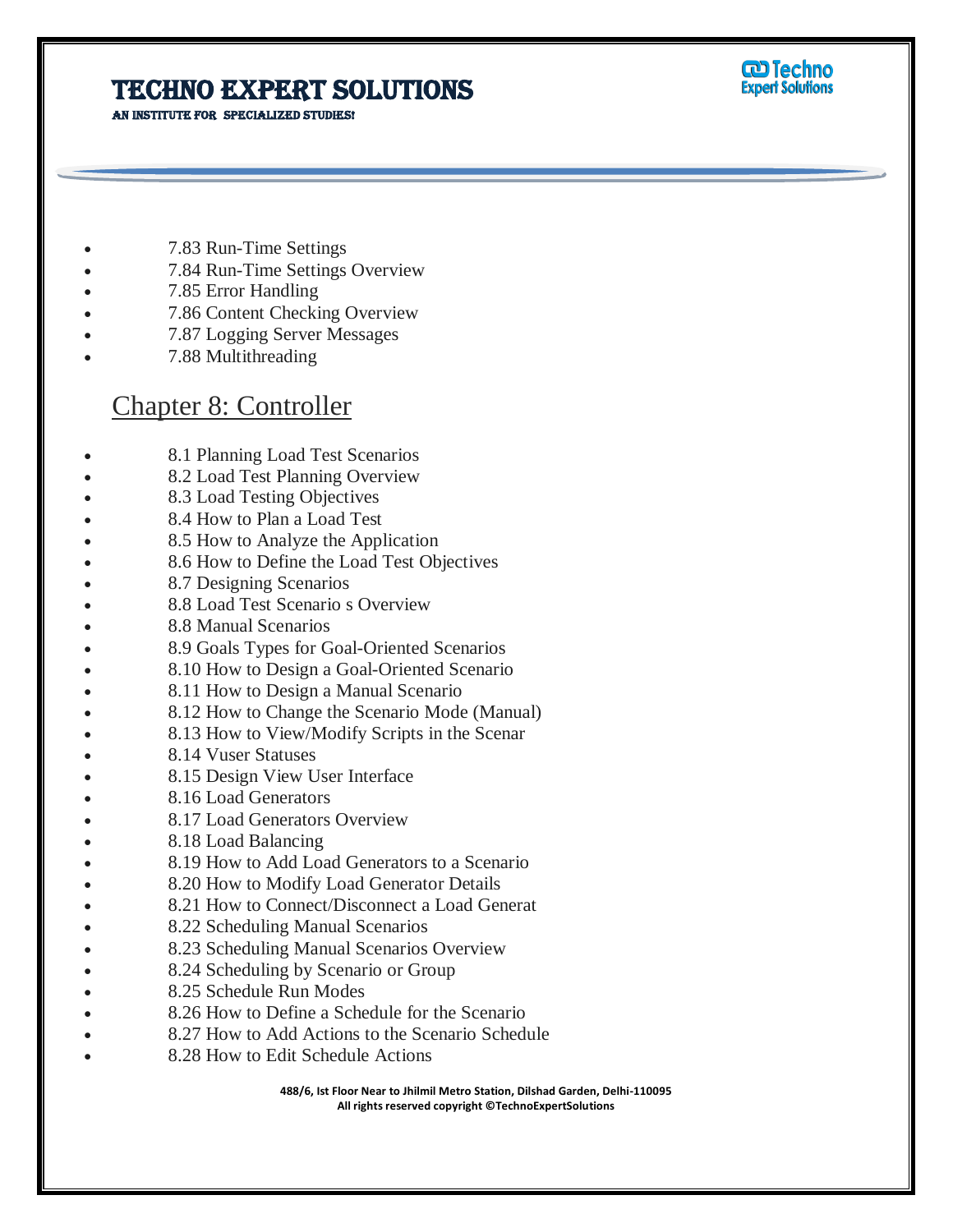AN INSTITUTE FOR SPECIALIZED STUDIES!



- 8.29 RUNNING LOAD TEST SCENARIOS
- 8.30 Configuring Scenario Options
- 8.31 Configuring Scenario Options Overview
- 8.32 Expert Mode
- 8.33 Run-Time File Storage Locations
- 8.34 Before Running Your Scenario
- 8.35 How to Prepare a Scenario to Run
- 8.36 Scenario Pre-Run Configuration User Inter
- 8.37 Running Scenarios
- 8.38 Running Scenarios Overview
- 8.39 How to Run a Scenario
- 8.40 Control Vusers During a Scenario
- 8.41 Run Use-Case Scenario252
- 8.42 Online Monitor Graphs
- 8.43 Online Monitor Graphs Overview
- 8.44 How to Display Online Monitor Graphs
- 8.45 How to Customize Online Graph and Measure
- 8.46 How to Manage Online Graphs
- 8.47 Available Graphs Tree

### Chapter 9:Analysis

- 9.1 Introduction to Analysis
- 9.2 Analysis Overview
- 9.3 Analysis Basics
- 9.4 Analysis Graphs
- 9.5 Configuring Analysis
- 9.6 Summary Data Versus Complete Data
- 9.7 Configuration Options User Interface
- 9.8 Configuring Graph Display
- 9.9 Sorting Graph Data Overview
- 9.10 How to Customize the Analysis Display
- 9.11 How to Customize the Analysis Display
- 9.12 Configuring Graph Display User Interface
- 9.13 Filtering and Sorting Graph Data
- 9.14 Filtering Graph Data Overview
- 9.15 Sorting Graph Data Overview
- 9.16 Filter Conditions

**488/6, Ist Floor Near to Jhilmil Metro Station, Dilshad Garden, Delhi-110095 All rights reserved copyright ©TechnoExpertSolutions**